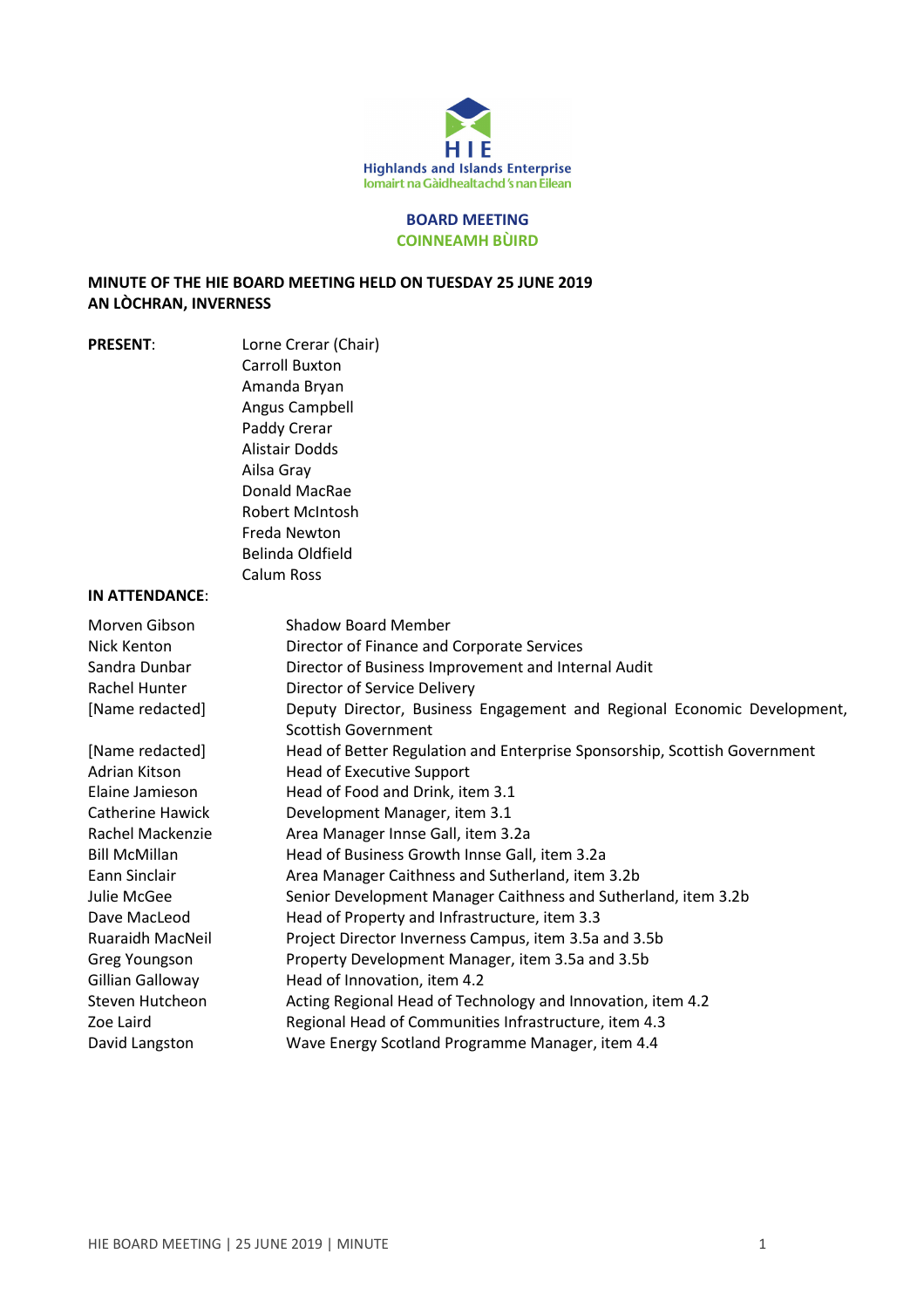#### 1 STANDING ITEMS CUSPAIREAN COTHROMACH

## 1.1 Welcome and apologies

The Chair welcomed everyone to the meeting. Apologies were noted for Mary McAllan, Director of Economic Development, Scottish Government; David Oxley, Director of Business Growth; Douglas Cowan, Director of Communities and Place, and Karen Moncrieff, Director of Human Resources.

## 1.2 Scottish National Investment Bank (SNIB)

The First Minister's Strategic Adviser on the establishment of the Bank and the Strategic Advisor SNIB joined the meeting to provide an update to the Board on the establishment of the Bank. The key points from the presentation are as follows:

Paragraph removed in the interests of the effective conduct of public affairs.

## 1.3 Declarations of interest

The Chair noted that Freda Newton and Amanda Bryan had identified an interest in relation to Item 3.2a Stornoway Port Authority – Deep Water Port and 3.2b Ola Pier Redevelopment and agreed that these would be covered prior to the items being discussed.

Alistair Dodds identified a non-financial interest in relation to the University of the Highlands and Islands (UHI). UHI is mentioned in relation to Item 4.5 Centre for Health Science Sale, it was noted that Alistair is a HIE Representative on the Court of the University of the Highlands and Islands and it was agreed that there was no Conflict of Interest.

Angus Campbell identified an interest in relation to Item 4.1 Space Hub Sutherland, Angus is Deputy Chair of Scottish Natural Heritage (SNH) and it was agreed that there was no Conflict of Interest.

# 1.4 Minute of Board meeting held on 30 April 2019

The minute was approved with some amendments.

Item 1.2 Declarations of Interest – updated to include "Angus Campbell noted an Interest in item 4.2 Space Hub Sutherland. It was noted that Angus is Deputy Chair of Scottish Natural Heritage (SNH) and it was agreed that there was no conflict of interest. Rachel Hunter is conflicted in relation to Space Hub Sutherland and it was agreed that she would leave the room when this item is discussed".

Item 1.5 Chair and Chief Executive update - amended the reference to the "Deputy First Minister" and changed this to the "Chair".

Item 2.3 End Year Review - updated the reference to "next Board meeting" to read "future Board meeting".

Item 4.2 Space Hub Sutherland - amended "Launch Site Operators (LSO's)" to "Launch Service Providers (LSP's)".

# 1.5 Matters arising from the minutes and Action Grid

There were no matters arising from the minute that were not covered in the agenda items for the meeting.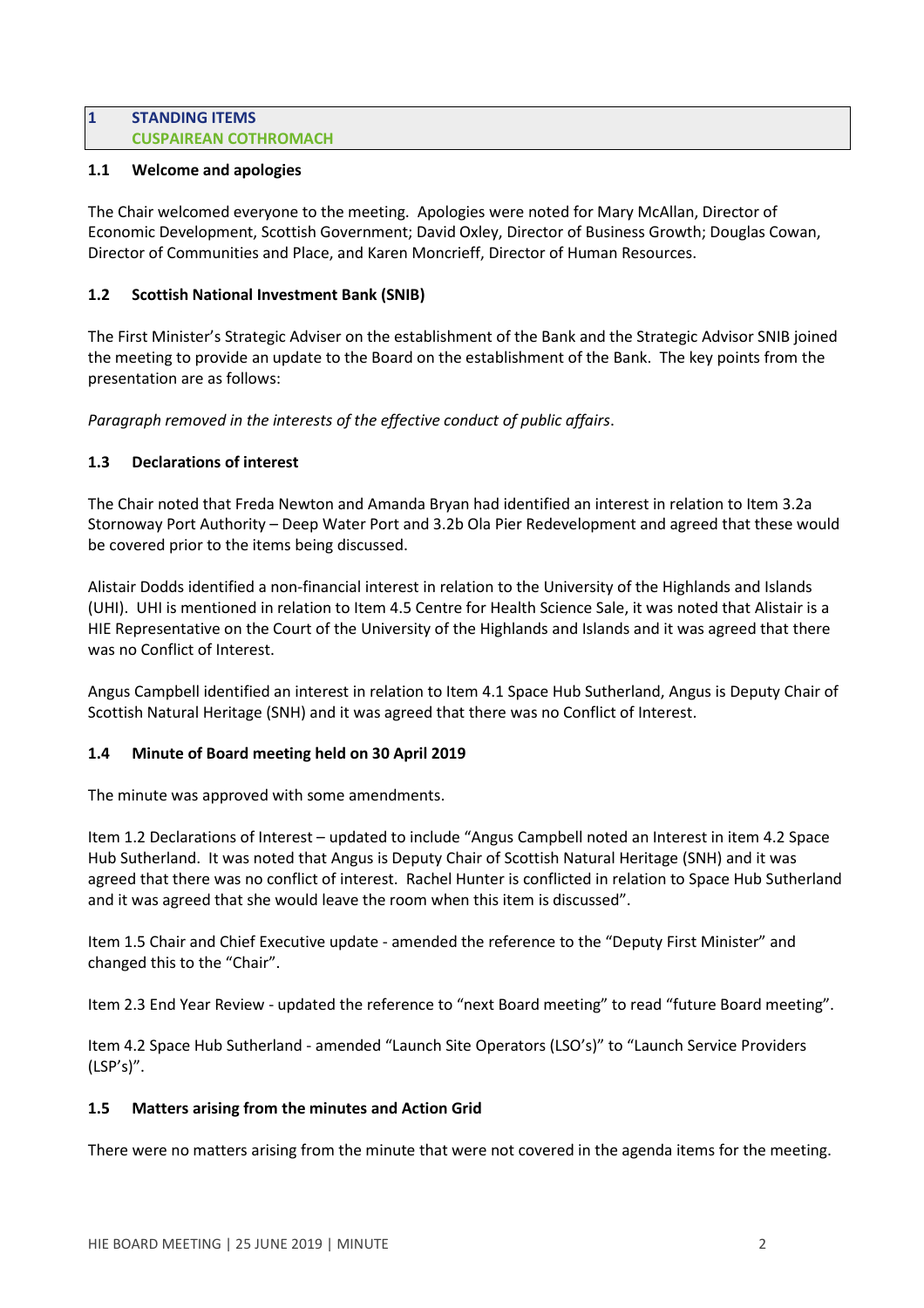## 1.6 Chair and Chief Executive update – June 2019

The Interim Chief Executive reported that Highlands and Islands Enterprise (HIE) hosted a workshop in Inverness on Wednesday 29 May to identify opportunities for the development of hydrogen and fuel cell technologies in the region. The event was successful and showcased a number of hydrogen projects in the Highlands and Islands. Over 30 Highlands and Islands businesses attended.

Global Energy Group has won a contract estimated at £10 to £12 million for the Moray East Offshore Wind farm to provide the services of the Nigg Port for receipt of completed jacket structures to be installed in the Moray Firth.

Both Cairngorm Mountain and Space Hub Sutherland continue to take up much staff time and HIE has engaged with Fergus Ewing (Cabinet Secretary Rural Economy) and Ivan McKee (Minister for Trade, Investment and Innovation) on these projects.

# Paragraph removed in the interests of the effective conduct of public affairs, and due to commercial sensitivity.

HIE launched its 2019-22 Strategy and one-year operating plan jointly with Scottish Enterprise on Tuesday 11 June. There are a number of lessons to be learned from this approach and these will be discussed at the Strategic Board meeting which is taking place on Thursday 24<sup>th</sup> June.

HIE staff attended the Building Scotland's Future Together event organised by Scottish Enterprise. Thirty five HIE staff attended the event which provided a good opportunity to meet other organisations and individuals that we are collaborating with.

# Paragraph removed in the interests of the effective conduct of public affairs.

The Chair provided an update on various events he had attended since the last meeting. The opening of Solasta House, a new £4.5m life sciences building which was officially opened at Inverness Campus by the Deputy First Minister Mr John Swinney had been a tremendous event. The Strengthening Communities conference which took place in Aviemore had been a well attended inspiring event with good feedback.

The Interim Chief Executive and the Deputy Chair are attending the Strategic Board meeting in Aberdeen later in the week.

With regards the Strategic Board, the Chair updated that he had recently chaired a meeting of the five Agency Chairs, Highlands and Islands Enterprise, Scottish Enterprise, South of Scotland Enterprise, Skills Development Scotland and the Scottish Funding Council. It was further agreed that the three Chairs of the Economic Development Agencies would meet followed by meetings with all five Chairs and then Chief Executives. The new Chair of Scottish Enterprise is expected to be announced imminently with the recruitment for the South of Scotland Enterprise Chair starting.

#### Paragraph removed in the interests of the effective conduct of public affairs.

The Chair also provided an update in relation to his forward planning for his retirement from the Board in February 2020. Extensions of two years have been requested for three Board members, Alistair Dodds, Donald MacRae and Paddy Crerar which will take their terms to 31 March 2022. The recruitment for the Chair will commence during the summer. The Risk and Assurance Committee is a settled well developed group which together with a long standing Board will provide continuity for the new Chair.

Appraisals will be scheduled for September and October and will provide an opportunity for any issues to be raised.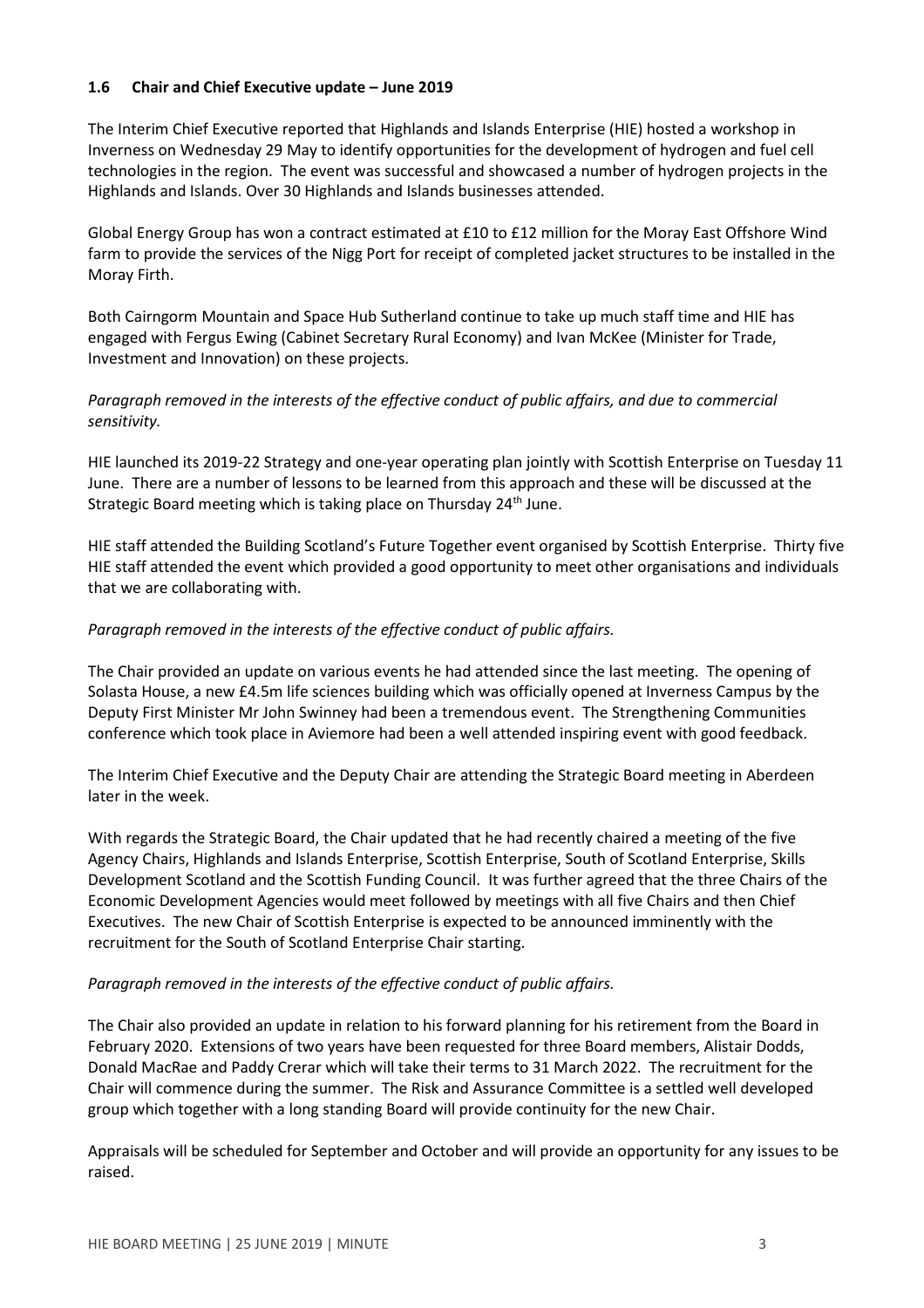Following the presentation from [name redacted] on the creation of the Scottish National Investment Bank (SNIB), the Chair requested that an update be provided to a future Board meeting on possible SNIB projects.

#### 2 RESOURCES AND GOVERNANCE GOIREASAN IS RIAGHLACHAS

## 2.1 Corporate Update

The Interim Chief Executive provided an update on the 3 year cumulative measures which have been aligned with partner agencies. Performance has been good to date following a period of increased spend in the first couple of months of the new financial year.

The Board asked if the measures were set by the Strategic Board. It was confirmed that the setting of measures was down to each individual agency.

#### 2.2 Financial Statement to 31 May 2019

The Director of Finance and Corporate Services presented a report summarising the financial position for the first two months of the financial year 31 May 2019.

Section removed in the interests of the effective conduct of public affairs

## 2.3 Risk Register

The Director of Business Improvement and Internal Audit provided a brief update highlighting the key themes identified. A core issue identified and central to the register is resourcing challenges. The support provided by the Board sub-group on Cairngorm and Space was noted and welcomed and any additional support available from Scottish Enterprise or the Scottish Government would be welcome. It was also noted that Finance resource had also been mentioned at the recent Risk and Assurance Committee meeting.

The Board also noted that additional risks had been added to the register  $-1$ ) IS Business as Usual to ensure maximum benefit from EIS and 2) Cyber Security.

#### 2.4 Risk and Assurance Committee draft minute, 4 June 2019

The Chair of the Risk and Assurance Committee provided an update to the Board on the meeting held on 04 June 2019. Items covered included Cairngorm and Space, Health and Safety Committee assurance report, External Review of Internal Audit, Audit Scotland 2018/19 management report, Pension update and Procurement annual report.

It was noted that the external review of the internal audit service (this review takes place every five years) had provided assurance on the work of the team. The Audit Scotland management report had identified some issues relating to transparency and the need to ensure Board and Risk and Assurance Committee minutes were published timeously as well as up to date Registers of Interest information for Board members on the HIE Website. [Sentence removed in the interests of the effective conduct of public affairs]

The Procurement annual report had identified a significant improvement in the Procurement and Commercial Improvement Programme (PCIP) score for HIE procurement activity which was very positive. [Sentence removed in the interests of the effective conduct of public affairs]

The customer feedback report was noted by the Committee.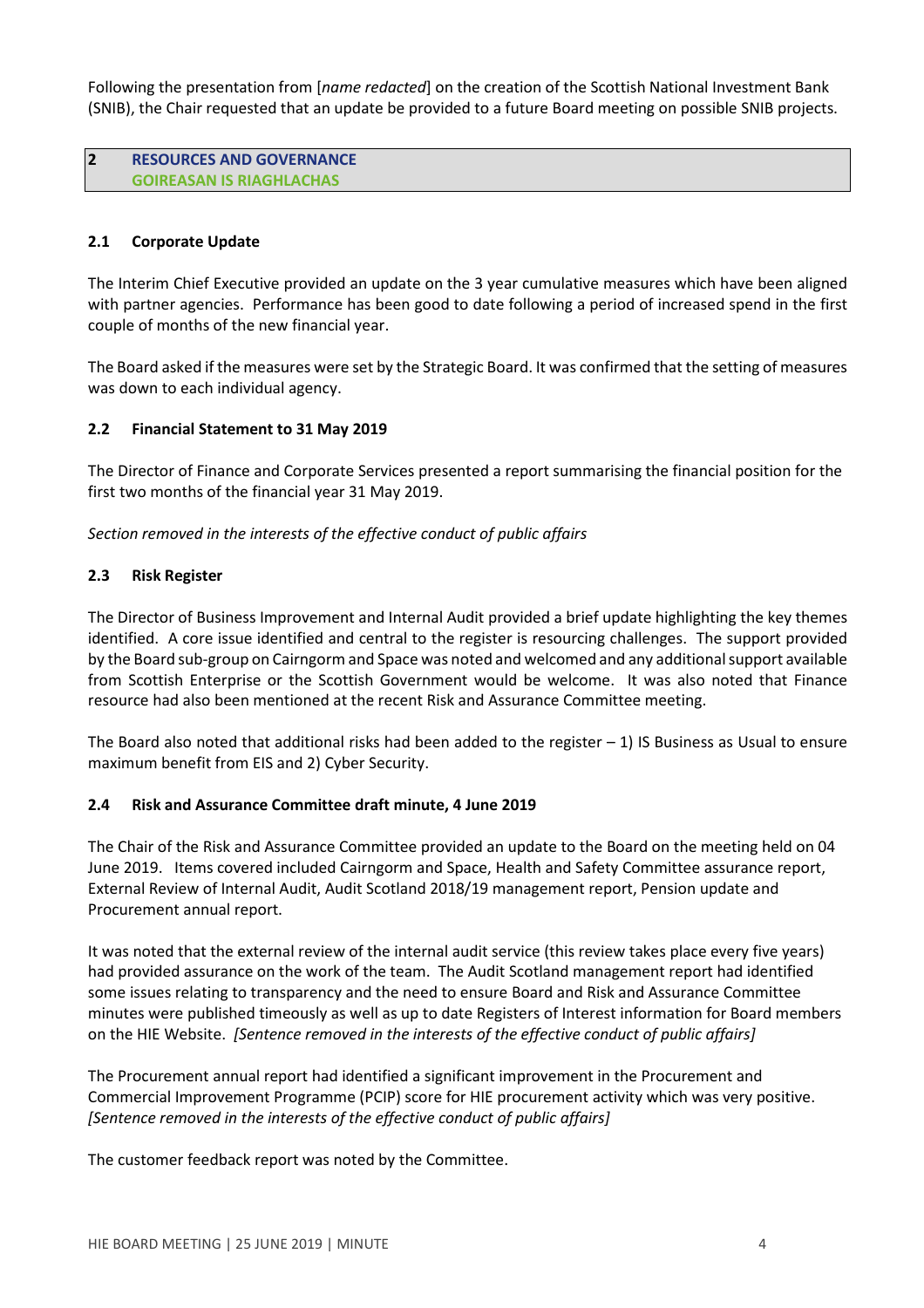## 2.5 Risk and Assurance Committee Annual Report

The Chair of the Risk and Assurance Committee confirmed that the focus of the Committee was on high risk items, the work of the Business Improvement and Internal Audit team and the Committee provides assurance to the Board. The Chair of the Committee also thanked Senior Managers, Chief Executive and Interim Chief Executive for their attendance at the meetings and to former members of the Committee Donald MacDonald and Ailsa Gray for their valued input. This was echoed by the HIE Chair who thanked the committee for the assurance given.

## 2.6 Authorised Signatory Update

This paper was endorsed by the Board.

## 3 INVESTMENT DECISIONS CO-DHÙNAIDHEAN AIRGEAD-TASGAIDH

## 3.1 Scottish Aquaculture and Innovation Centre – Phase 2

Elaine Jamieson and Catherine Hawick joined the meeting.

The Head of Food and Drink and the Development Manager joined the meeting to present a paper seeking approval for HIE grant in aid (GIA) funding of up to £2 million towards a total project cost of £13.5 million in favour of the Scottish Aquaculture Innovation Centre (SAIC) for a second phase of activity (Phase 2). This is a good example of collaboration being part of a joint public-sector funding package of £10 million split across the partners as follows: 1) Scottish Funding Council (SFC) £7.5m; 2) HIE £2.0m and 3) Scottish Enterprise (SE) £0.5m. This is likely to be HIE's largest investment in the aquaculture sector over the next 5 years and provides an opportunity to influence and support this valuable sector, creating economic and social prosperity in the region for businesses and communities.

The aim of the Innovation Centre (IC) programme is to deliver new economic benefits to Scotland through increased levels of collaboration between businesses and academia which target business or sectoral growth and / or improved delivery of public services. SAIC, one of eight publicly funded Innovation Centres (ICs) in Scotland, launched in June 2014. Phase 1 runs over 5 years to 31 July 2019 (with an option to extend to 31 December).

Aligned to the aspirations of the Strategic Board, the funding partners have a shared understanding of the forward vision and the strategic aims and objectives for the next phase of SAIC. The multi-partner approach includes appraisal of the case for further public investment, alignment of delivery with economic development priorities, governance, performance reviews and ongoing monitoring and evaluation. Fundamental to this multi-partner approach is the opportunity to ensure strong alignment of public investment to achieve cost effective and efficient solutions in advancing Scotland's innovation performance. *[Sentence removed in the* interests of the effective conduct of public affairs]

[Paragraph removed in the interests of the effective conduct of public affairs]

The Board approved the recommendation for funding.

Elaine Jamieson and Catherine Hawick left the meeting.

# 3.2 HIE Region Ports Infrastructure Investments – A Strategic Approach

As noted under Item 1.3 Declarations of Interest, the Chair noted that both Freda Newton and Amanda Bryan had raised potential conflicts in relation to Items 3.1 and 3.2. Freda Newton had identified that Jacobite Cruises were a member of Cruise Scotland and data from Cruise Scotland had been used in both papers. It was agreed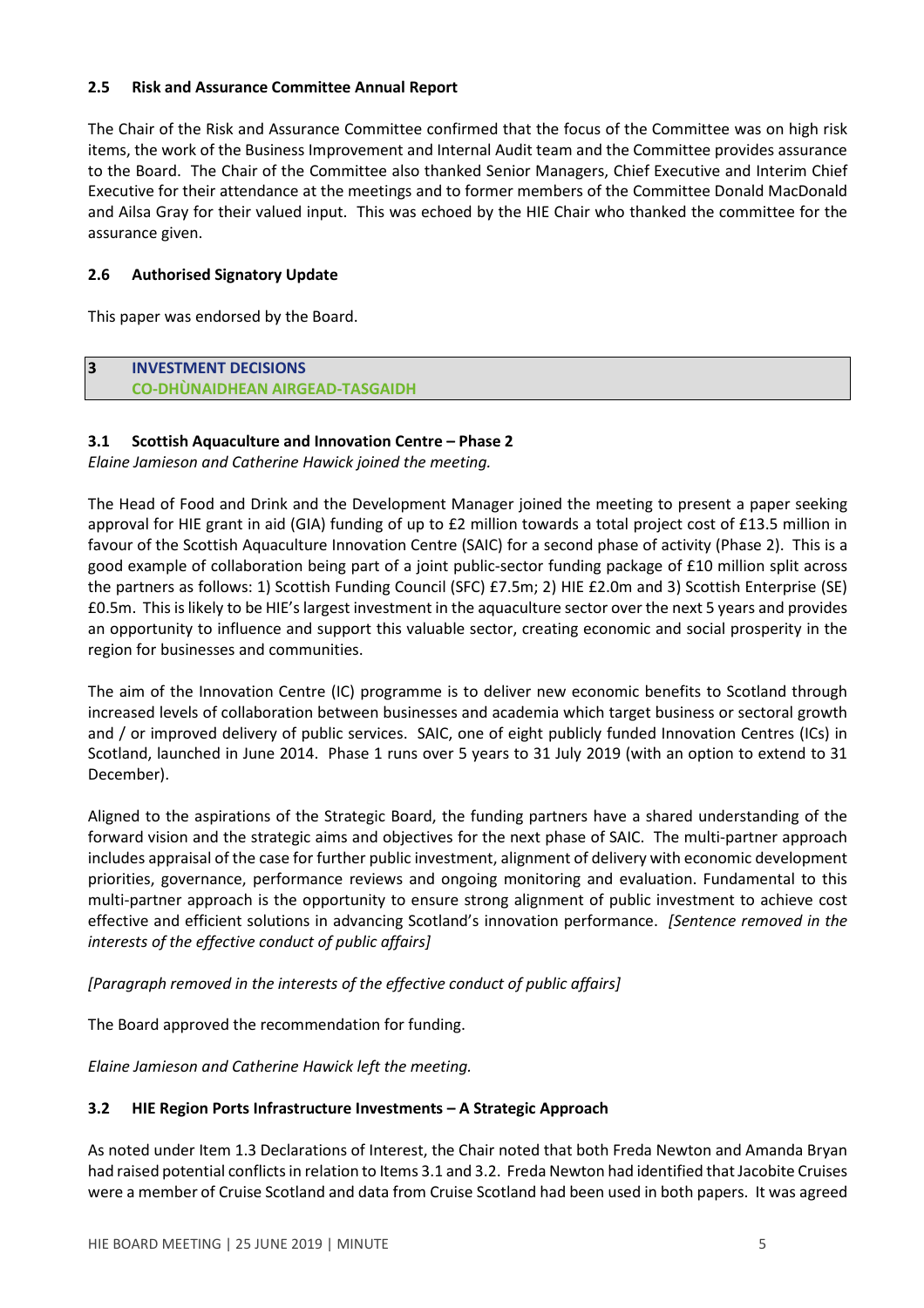that there was no conflict of interest. Amanda Bryan had identified a possible conflict of interest as Chair of the Crown Estate Scotland in relation to a future funding initiative. It was agreed that there was no conflict of interest.

The Board noted a paper providing the strategic context for HIE ports infrastructure investments in advance of the presentations by HIE staff.

## **3.2a** [Item removed in the interests of the effective conduct of public affairs]

#### 3.2b Ola Pier Redevelopment

Eann Sinclair and Julie McGee joined the meeting.

The Area Manager for Caithness and Sutherland and the Senior Development Manager for Caithness and Sutherland area team joined the meeting to present a paper seeking financial grant-in-aid totalling up to a maximum of £3 million or 17.6% of eligible costs (whichever is lower) to this phase of the wider development programme by Scrabster Harbour Trust (SHT). This will be the final element of a funding package in support of project construction costs (on a design and build basis) of £17 million. This project (Phase II) forms the second part of a wider harbour Master Plan consisting of a phased development programme commitment by SHT to invest in infrastructure and services to support Caithness and North Sutherland's future.

The harbour developments have been planned to facilitate key opportunities that have been identified for Scrabster harbour over the next five to ten years, and the funding will enable the redevelopment of the existing St. Ola pier to create further deep water infrastructure to meet expected demand from Cruise ships, given the predicted future growth in demand for cruises around Scottish coasts and supply vessels servicing the growing activity in the West of Shetland oil & gas fields, and longer-term opportunities arising from future development of fixed/ floating offshore wind.

Expected economic impacts to the local and regional economy supported by the redevelopment of the Ola Pier – (cruise ships and oil & gas activity) by year 3 (from the end of construction) would include, 1) £780,000 increase in SHT turnover; 2) £1.735m cumulative increase in SHT turnover; 3) 2 FTE jobs directly supported at SHT – (Port Operatives with average wage of £22k); 4) 19 FTE jobs in total supported in Highlands & Islands; 5) Average wage per FTE of £24k in H&I; 6) Total GVA (£000) = 727 Caithness and Sutherland, 902 Highlands and Islands and 1,040 (Scotland) and 6) 7 FTE jobs supported in C&S during construction.

Consistent with previously funded enabling port infrastructure projects, the direct economic impact to SHT is limited. However, as calculated in the EIA, and in line with the opinion of HIE staff, the wider economic benefits to the area are more significant and include enhanced infrastructure to enable and strengthen multiple sectors including tourism, oil & gas and offshore renewables and increased capacity leading to economic growth and inward investment.

The Board were keen to understand if the aspirations from the phase 1 development had been met. It was reported that renewable energy had not returned as much as originally thought whereas oil and gas has developed and been a success and the multi-use aspect of the port had helped with the success. There is potential use for floating offshore wind however this could be 10 years away and hence the importance of having infrastructure in place.

The Board approved the proposal in principle with the following pre-conditions for funding. 1) Demonstration that all funding is in place to complete the development; 2) Delivery of monthly project cashflows – following completion of the tender process and receipt of a banking offer with detailed terms and conditions; 3) Confirmation of agreement of eligible costs for all funders; 4) Regular progress updates with all funders; 5) Demonstration that any statutory consents required have been obtained; 6) Demonstration of title to pier/harbour and sea-bed lease for extension of pier and 7) Drawdown procedures agreed with all funders.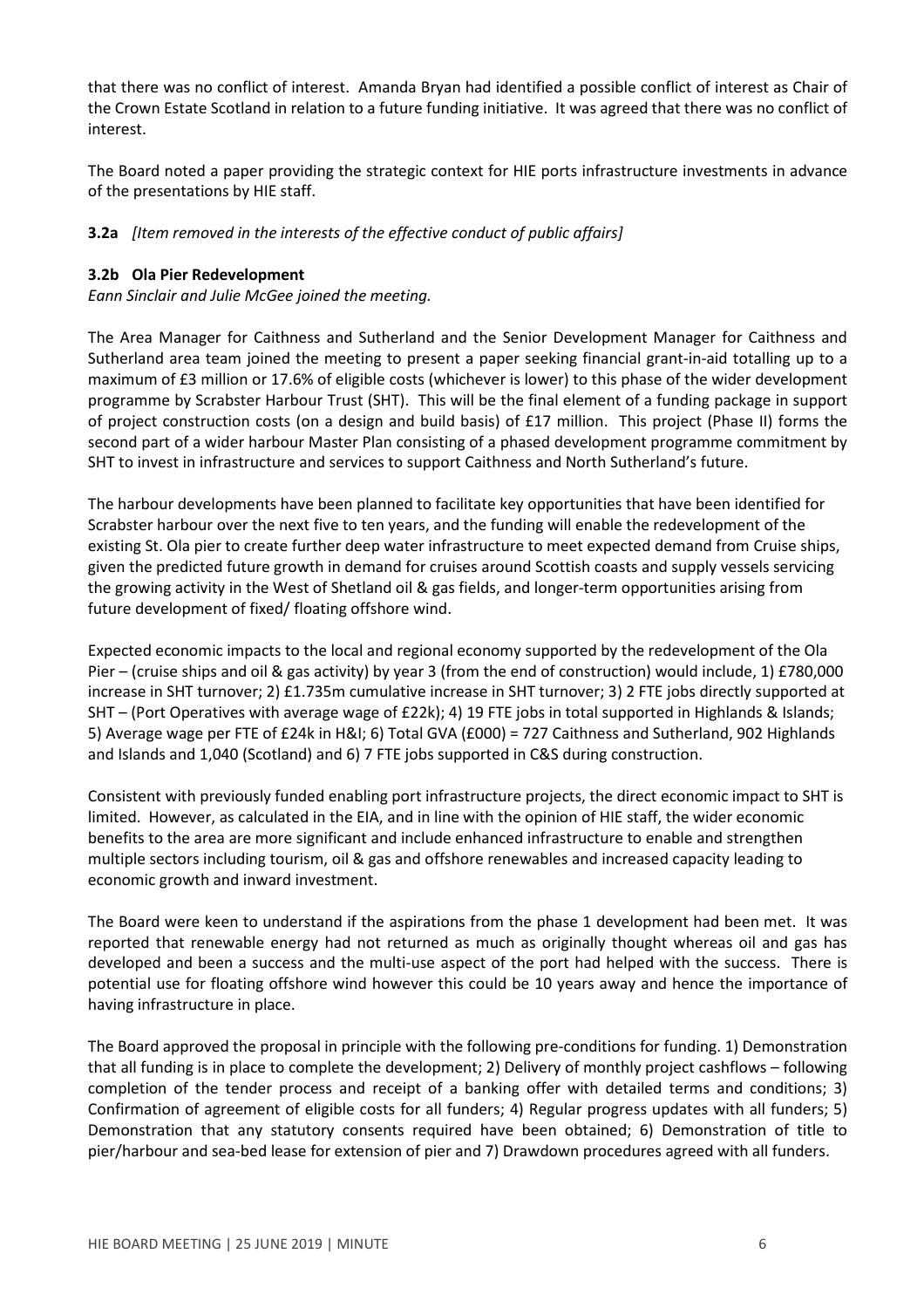A letter, indicating the Board's decision to be sent to the client indicating "approval in principle" and confirming the above pre-conditions.

Eann Sinclair and Julie McGee left the meeting.

## 3.3 Cairngorm

#### Dave MacLeod joined the meeting.

The Director of Business Improvement and Internal Audit and the Head of Property and Infrastructure presented a paper for the Board to consider the HIE business case and associated funding relating to Cairngorm Mountain and HIE's Operating Subsidiary Cairngorm Mountain (Scotland) Limited (CMSL) for the year to 31 March 2020. The paper proposes actions and funding to move to the next stage of articulating a vision and masterplan for Cairngorm and to put in place a solution to address the current issues affecting the funicular.

The business case should be seen in the context of the following. 1) The importance of securing a solution for the funicular railway which has been out of operation since October 2018 and which is regarded as having a vital role in enabling all-season access to the mountain; 2) The delivery of a solution for the funicular is likely to extend over more than one financial year with significant cost being required during 2019/20 on concluding design, appraising options, statutory consultation and consents, planning, business case development, procuring a contractor and moving into delivery; 3) Being ambitious and creating a long-term vision for Cairngorm supporting a viable, sustainable business model that attracts visitors all year round and enables the mountain resort to maximise its economic impact; 4) Recognising that securing a solution for the funicular, developing a master plan, appraising potential investment opportunities and undertaking the required appraisal and business case development will take time and require significant staff and financial resource in 2019/20 and beyond; 5) The ongoing requirement to support HIE's new Operating Subsidiary at Cairngorm, CMSL, to maintain operations and add to the range of reasons to visit Cairngorm, particularly while the funicular is not operating; 6) Recognising the challenges experienced by all mountain resorts in Scotland and Cairngorm's importance to the sector; 7) As custodian of the mountain, HIE's commitment to protecting the natural environment of Cairngorm; 8) The requirement for significant "business as usual spend" to address dilapidations, improve waste water treatment, power capacity (both to the mountain and on the mountain).

Approval of this business case for funding to 31 March 2020 will enable HIE to continue to progress and will enable the following positive benefits: 1) Secure business continuity and current employment at CMSL; 2) Avoid any further damage to the value and brand of Cairngorm Mountain asset; 3) Demonstrate positive action and a confidence in the product, sector and local economy; 4) Minimise negative impact on local businesses, communities and wider supply chain; 5) Support HIE's ability to re-establish a sustainable operating model for the future; 6) Avoid a mothballed facility which would be challenging and significantly more expensive to reestablish; and would result in significant negative reputational and economic impact and potentially trigger a S50 decommissioning obligation; and 7) Provide a platform for consideration and delivery of an ambitious masterplan.

It was noted that the lack of snow had impeded business and had contributed to the challenging financial position. [sentenced removed in the interests of the effective conduct of public affairs, and due to commercial sensitivity]. HIE would also provide CMSL with access to support through Account Management. Pending implementation of the proposed funding strategy an updated letter of assurance extending the current assurance to the end of July will be issued and also confirmation that the current CMSL Board appointments would be extended by a further six months. This will provide continuity and assurance that the company is not trading insolvently.

It was noted that monthly meetings would be taking place to manage KPI's and it was further agreed that the Board sub-group would be provided with Management Accounts and KPI's.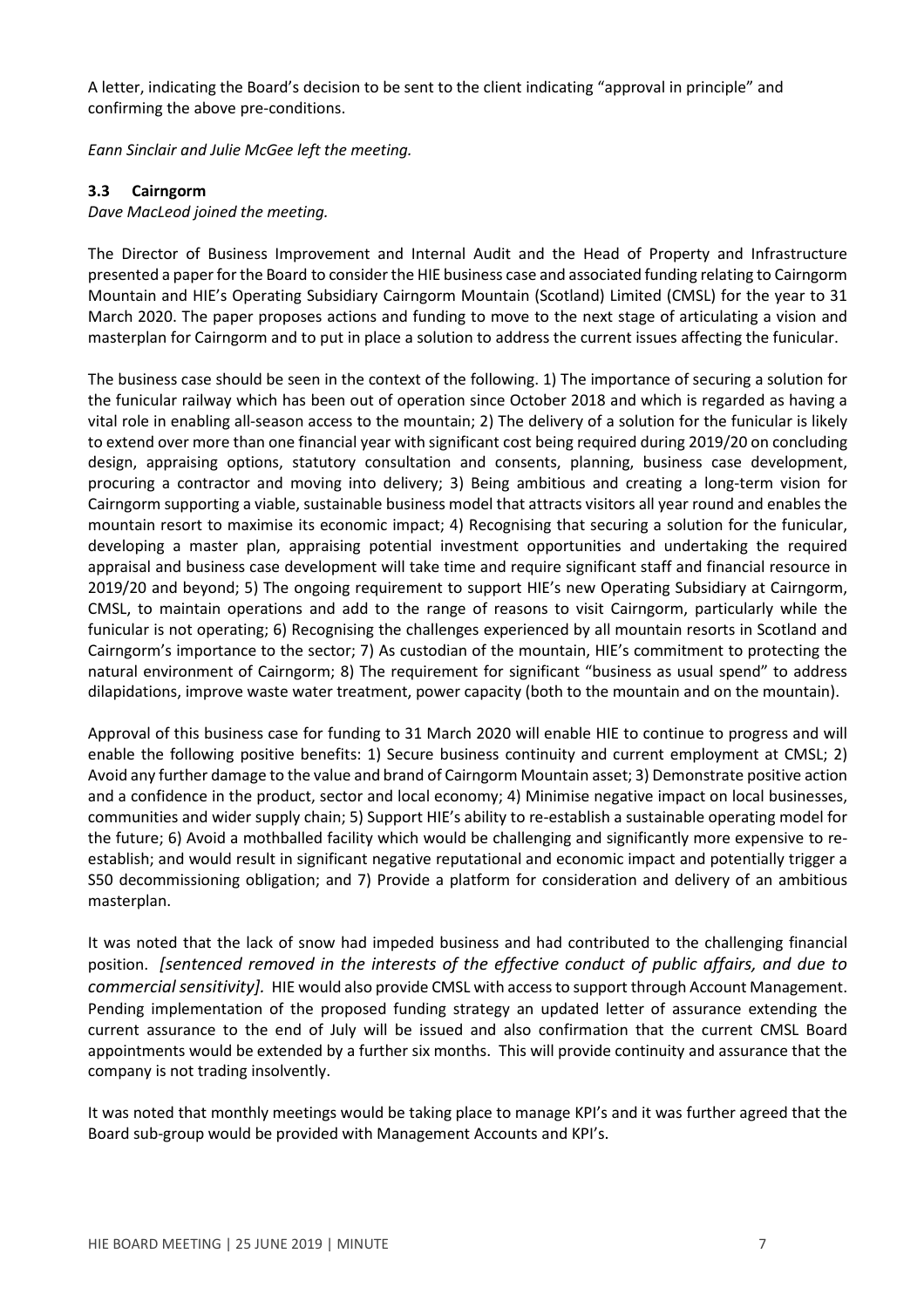The Chair updated that he had met with the Chair of CMSL confirming that the sub groups were not an additional approval layer but were to provide support to the HIE Executives. CMSL manage operations on the mountain and are independent of HIE with HIE exercising caution not to stray into Shadow Director issues.

[Paragraph removed in the interests of the effective conduct of public affairs].

[Paragraph removed in the interests of the effective conduct of public affairs].

Freedom of Information (FOI) and MSP queries are ongoing. *[Paragraph removed in the interests of the* effective conduct of public affairs].

It was also noted that Audit Scotland have indicated that the Auditor General intends to prepare a section 22 report on Cairngorm, this is a report prepared to be presented alongside HIE's accounts which will be available for the Risk and Assurance Committee meeting in August. The Section 22 report goes out with the Annual Report and Accounts to Parliament and is likely to be the subject of Committee scrutiny in the Autumn.

Audit Scotland have also indicated that a Section 23 review may also be undertaken, this would follow on from the Section 22 review and is a more in-depth review that will take longer and be likely to complete this calendar year.

The Head of Property and Infrastructure provided an update on the position with the Funicular Railway.

[Paragraph removed in the interests of the effective conduct of public affairs].

[Paragraph removed in the interests of the effective conduct of public affairs].

[Paragraph removed in the interests of the effective conduct of public affairs].

[Paragraph removed in the interests of the effective conduct of public affairs].

The Board thanked The Director of Business Improvement and Internal Audit and the Head of Property and Infrastructure for their update noting the huge amount of work that is going into this and the enormous pressure on Leadership Team. The Chair highlighted that a further update would be provided to the Risk and Assurance Committee in August as well as the ongoing updates to the regular sub-group meetings held on Friday afternoons, and highlighting that any Board members were welcome to join these meetings. [Sentence removed in the interests of the effective conduct of public affairs].

Dave MacLeod left the meeting.

# 3.4 Glencoe Mountain Limited – Project Amendment Paper

The Director of Service Delivery presented a paper seeking to amend an original approval by the Board in 2014 totalling £1,417,500 towards ski tow infrastructure, snow making equipment and equipment garage and ticketing facilities. The proposed amendment requests an additional £92,000 in capital funding for this project to enable the completion of the Rannoch Chairlift over the summer of 2019 in time for the 19/20 season. This will significantly increase the uplift on the mountain and will enable them to retain experienced engineering staff who will complete the work on the hill. [sentence removed due to commercial sensitivity].

The Board approved the recommendation for the additional funding.

# 3.5 Project Update Inverness Campus

Ruaraidh MacNeil and Greg Youngson joined the meeting.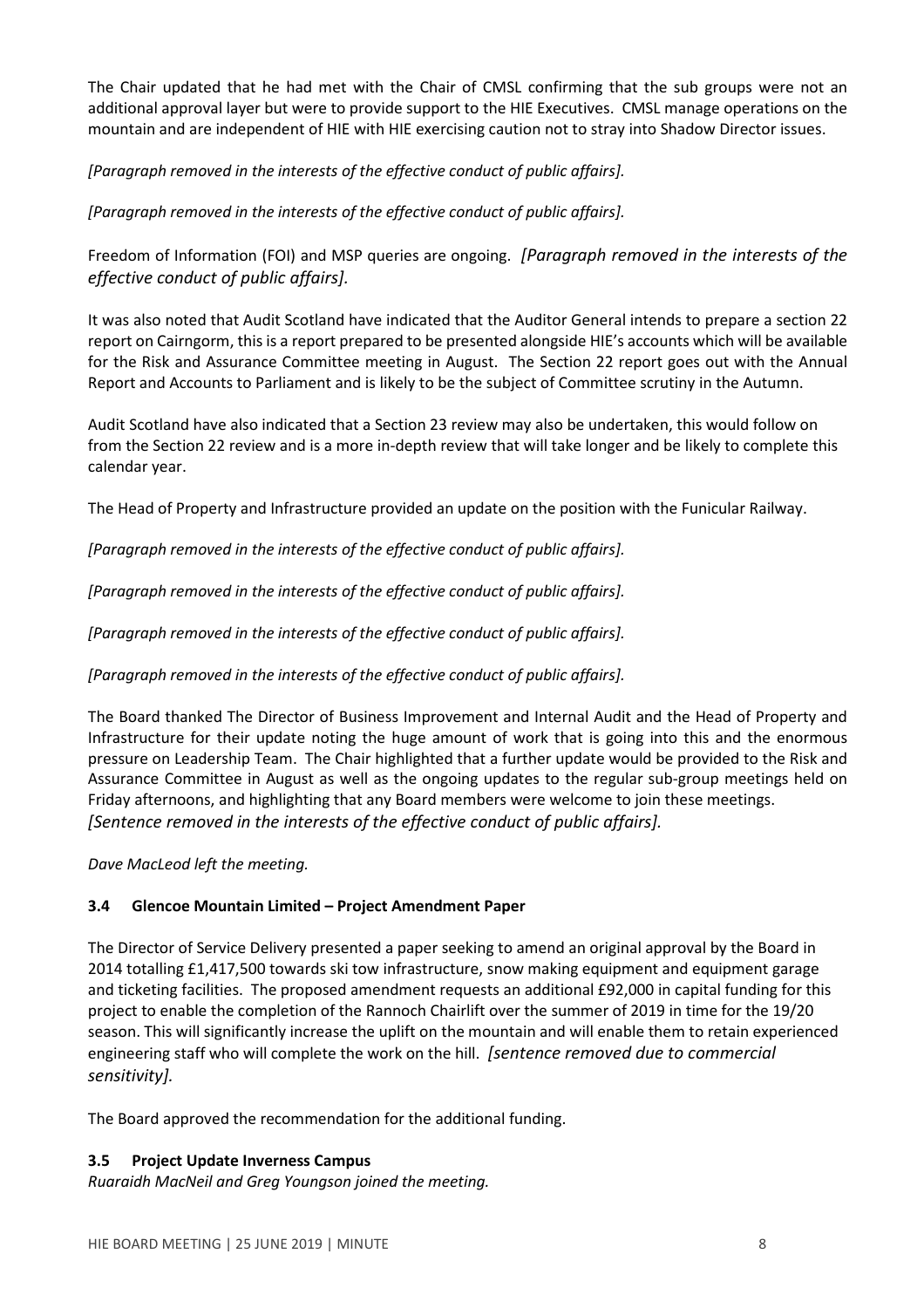The Project Director Inverness Campus and the Property Development Manager joined the meeting to present papers on the proposed lease to Cityfibre Limited and [removed in the interests of the effective conduct of public affairs].

## 3.5a Proposed Lease to CityFibre Limited

The Project Director Inverness Campus presented a paper seeking HIE Board approval to lease 400 sqm of land to CityFibre for 20 years at a rental of [removed due to commercial sensitivity], and to allow access to Campus ducting through wayleaves. A positive decision by HIE for CityFibre to lease land on Inverness Campus will see detailed planning of the Inverness network taking place in the second half of 2019, with construction starting in early 2020.

The Highland Local Full Fibre Network (LFFN) Partnership Project will see the installation of gigabit capable connections in 152 public sector buildings located in Fort William, Inverness, Thurso and Wick. It is being funded through a successful bid application to the Department of Digital, Culture, Media and Sport (DCMS) full fibre challenge fund (£4.3m) along with capitalised savings from partners (£2.849m).

The Board approved the recommendation made to lease the land to CityFibre Limited.

# 3.5b [Item removed in the interests of the effective conduct of public affairs].

Ruaraidh MacNeil and Greg Youngson left the meeting.

#### 4 UPDATES CUNNTASAN AS ÙR

## 4.1 Space Hub Sutherland

Rachel Hunter left the room while this item was discussed.

[Section removed in the interests of the effective conduct of public affairs, and due to commercial sensitivity].

The Chair thanked all those involved for their ongoing input and support to this project.

Ailsa Gray left the meeting and Rachel Hunter re-joined the meeting.

#### 4.2 Innovation Update

Gillian Galloway and Steven Hutcheon joined the meeting.

The Head of innovation and the Acting Regional Head of Technology and Innovation presented a paper and delivered a presentation to provide the Board with an update and overview of the progress since the last update to the Board. This included two case studies and outlined how HIE's intervention could be anything from light touch to in depth support to business or social enterprise and how activity was aligned with innovation centres.

The Board were interested to know how someone contacting HIE about innovation would receive a response. The Head of Innovation explained that HIE has now moved to an online form to allow a diagnostic prior to a response being made, the link was available by undertaking a Google search on HIE Innovation and this would take individuals to the relevant HIE Website page.

The Board noted their appreciation of the paper and the presentation delivered for providing a good update on the progress made in the delivery of innovation support in the Highlands and Islands.

Gillian Galloway and Steven Hutcheon left the meeting.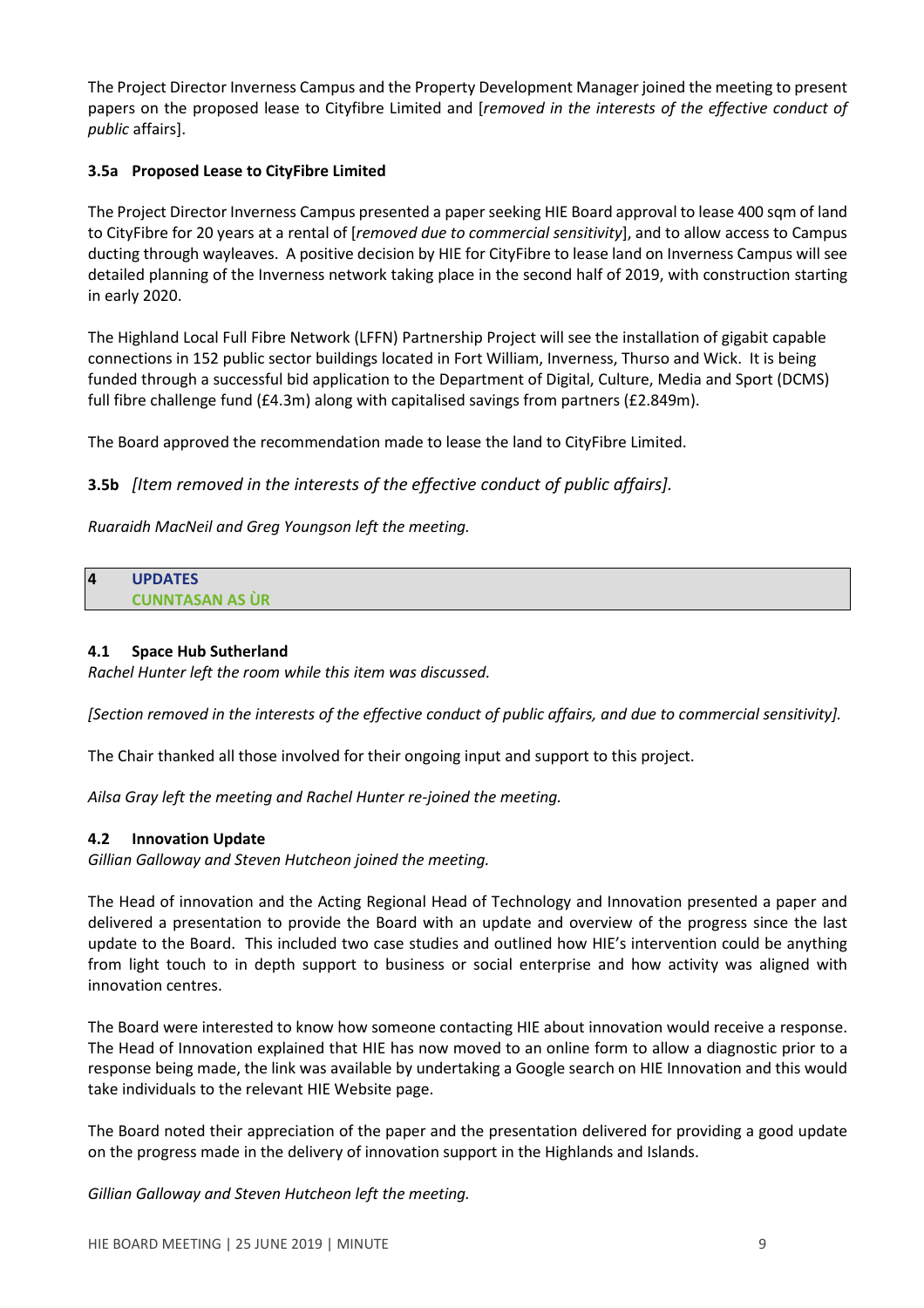## 4.3 Strengthening Communities Conference

## Zoe Laird joined the meeting.

The Regional Head of Communities Infrastructure presented a paper updating the Board on the initial outcomes, feedback and lessons learned from the Strengthening Communities Conference Scotland '19 which was held over two days (27<sup>th</sup> and 28<sup>th</sup> May 2019) in Aviemore. Overall the event was successful and well received by the circa 250 attendees. The conference report will ensure the intelligence gathered at the conference can be made easily accessible for future use by all stakeholders.

Strengths were the conference's focus on using experienced community organisations, with on-the-ground experience, as speakers, marketplace stall holders and delegates. Utilising international speakers with similar experiences opens the opportunity for knowledge sharing with solutions which potentially haven't been considered from a Scottish perspective yet. Tying in policy makers, Scottish Government and community organisations allows a more integrated opportunity for dialogue and influence.

Feedback indicates there is an appetite for future conferences as well as demand for more localised regional networking opportunities. Lessons learned are being captured from staff involved in the conference organisation as well as from the delegate, marketplace and speaker feedback. These lessons will be incorporated into planning any future events.

Board members who had attended the event commented on the good workshops and discussion as well as the contribution and collaboration with other organisations. The Board welcomed the update.

Zoe Laird left the meeting.

## 4.4 Wave Energy Scotland – Update on Progress June 2019

David Langston joined the meeting.

The WES Programme Manager presented a paper providing an update to the Board on progress and the delivery of projects within Wave Energy Scotland (WES). Confirming that WES spent its full annual budget allocation of £10.0m last year and has budget of £10.0m per annum over the next two years. An updated business plan will be presented to the WES Board in the near future.

Key activities during the past six months have focused on 1) Selection and award of projects moving from Stage 2 to Stage 3 of the Advanced Control Systems programme (CS); 2) Progression of the projects in Stage 3 of the Novel Wave Energy Convertor programme (NWEC); 3)The commencement of EU-funded OceanSET project; 4) Working with the Scottish Government in the assessment and selection of applications to the Saltire Tidal Energy Challenge Fund and 5) Attendance at key conferences and events and hosting of the WES Annual Conference.

The focus of activity and next steps over the coming months will be in the following areas. 1) Implementation of the Quick Connect System Programme; 2) Development of a commercialisation route map with the Advisory Group; 3) Testing of Stage 3 PTO projects in real sea conditions; 4) Preparation and selection of the Materials Programme Stage Gate; 5) Continue with the work on EU projects: DTOcean+ and OceanSET; 6) Continued engagement with UK, European and International partners; 7) Preparation and submission of a bid to the JA-3 Call on an EU wide PCP model and 8) Continued collaboration with SG in relation to Saltire Fund applications.

The Board thanked the Programme Manager for the positive and upbeat report congratulating WES on its success and noting that it was great to see the sector coming into its own.

David Langston left the meeting.